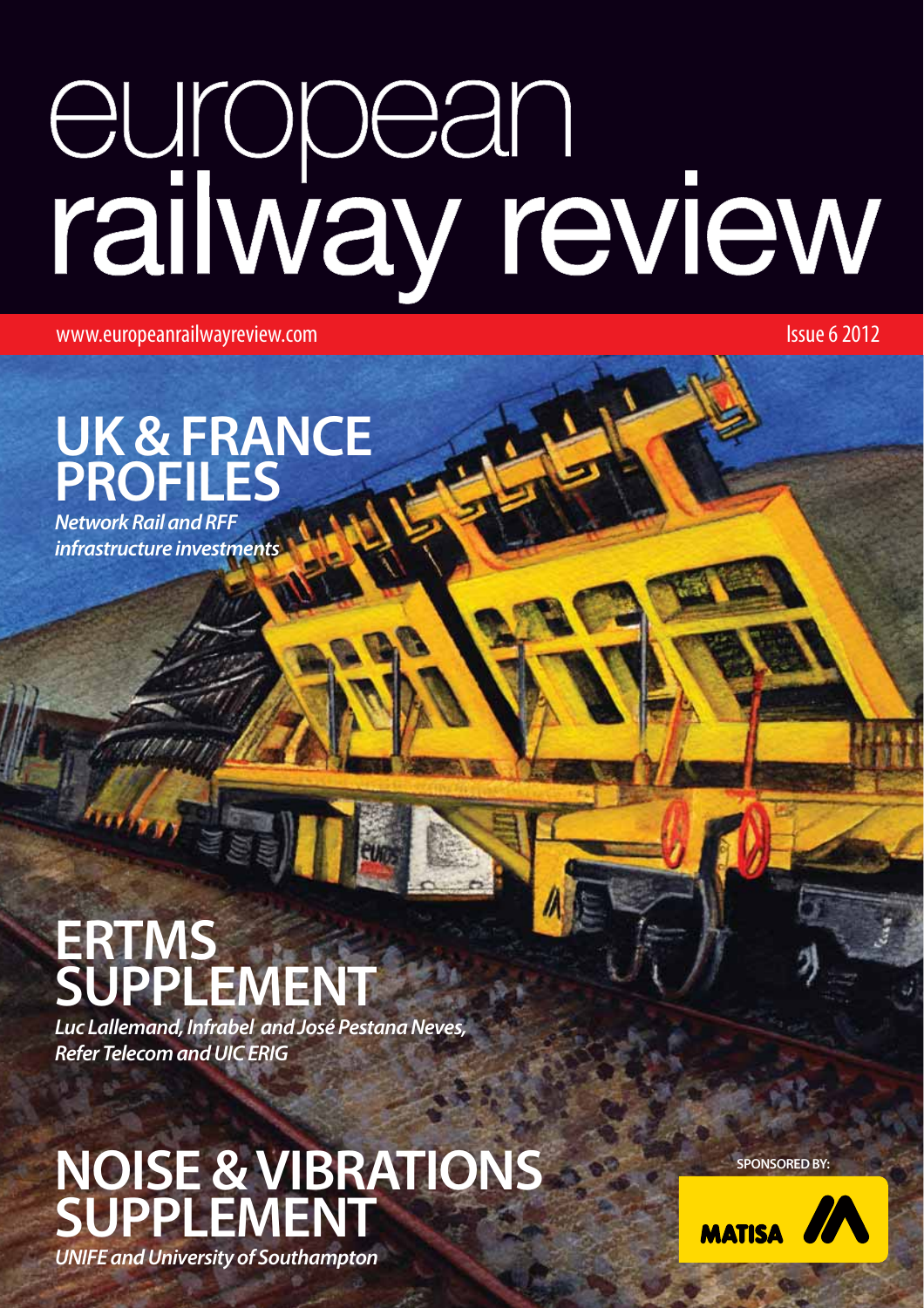

presented its high-speed grinding train and Vossloh Rail Vehicles exhibited its Tramlink along with the EUROLIGHT. From a platform, visitors could inspect the roof of the Vossloh tram and experts from Vossloh Kiepe explained to fair visitors the electrical equipment. Alongside the diesel-electric centre-cab DE 12, Vossloh Locomotives exhibited its best-seller G 6. A highlight and already announced to

products we displayed on our Rail Infrastructure and Transportation stands showed how innovative and competitive we are as a company. At the meetings we held with our customers, the reactions to our designs and product concepts were very positive."

**Kapsch CarrierCom**, one of the leading providers of telecommunications solutions for railway operators, demonstrated at InnoTrans

#### **InnoTrans 2012 success for MTZ TRANSMASH**

In 2012, MTZ TRANSMASH participated in InnoTrans for the third time. The company exhibited its newest products; presenting some of the world's most innovative solutions for braking technology and equipment.

MTZ TRANSMASH's booth at InnoTrans 2012 was visited by officers from railway administrations from all over the globe, as well as top management and specialists from some of the world's largest corporations, including Bombardier, Alstom, Siemens and Skoda. The opinions voiced by many of the main decision makers were that Russian brake systems are gaining precedence across global rail markets. A serious step towards markets governed by the

the trade press was the G 6 ME in a dieselelectric multi-engine format. The entire line-up of electrical systems used on road and rail vehicles operating on (sub)urban public transportation services was on show on Vossloh Kiepe's stand.

Speaking to the organisers of InnoTrans 2012, Dr. Norbert Schiedeck, Chairman of Vossloh AG commented: "For Vossloh, InnoTrans was an all-round success. The

UIC was MTZ TRANSMARSH's presentation of a prototype air distributor, which fully meets the UIC's requirements.

For over 90 years, MTZ TRANSMASH, Russia's largest producer of reliable brake equipment, has developed innovative braking solutions. And as a result of continuous production technology improvement, the implementation of advanced quality management techniques, and with the help of a skillful marketing policy, MTZ TRANSMASH has been able to cut down the production and operation costs to offer its products at a highly competitive price.

#### **www.mtz-transmash.ru**

2012 how the railway communication of the future will look. As a world market leader, the company is advancing the development of the GSM-R standard in the direction of IP communication and is highly active in standardisation bodies. The new developments in the area of access form the foundation for greater safety, higher operating efficiency and also for new applications.

Kapsch focused on four major topics at its

InnoTrans booth. Firstly, the company demonstrated an extensive portfolio for end-to-end solutions that have been and continue to be realised around the globe. The palette here ranges from radio planning (especially for high-speed lines) to integration and interoperability tests, turnkey solutions, on-time project management and an extensive array of training and educational services for customers and partners. The second area revolves around ETCS Level 2 via GPRS technology, a field in which Kapsch is at the forefront. The third area is dedicated to the sustainable and staged migration of GSM-R in the direction of IP, which is a major goal of railway operators. The final topic concerned the expansion of railway communication with additional applications. One example is the lone worker protection application. This GSM network-based application helps improve the safety of line workers and simultaneously enables more efficient utilisation of the personnel.

**KEYMILE**, a leading technology supplier of communications solutions for access and transmission systems, exhibited its extensive range of dedicated network solutions for railway and transport companies. Just some of their solutions on display included the access and transmission platform MileGate, the multi-drop transmission system LineRunner SCADA NG and machine-tomachine solutions (M2M) for monitoring and controlling local components and mobile telephony networks.